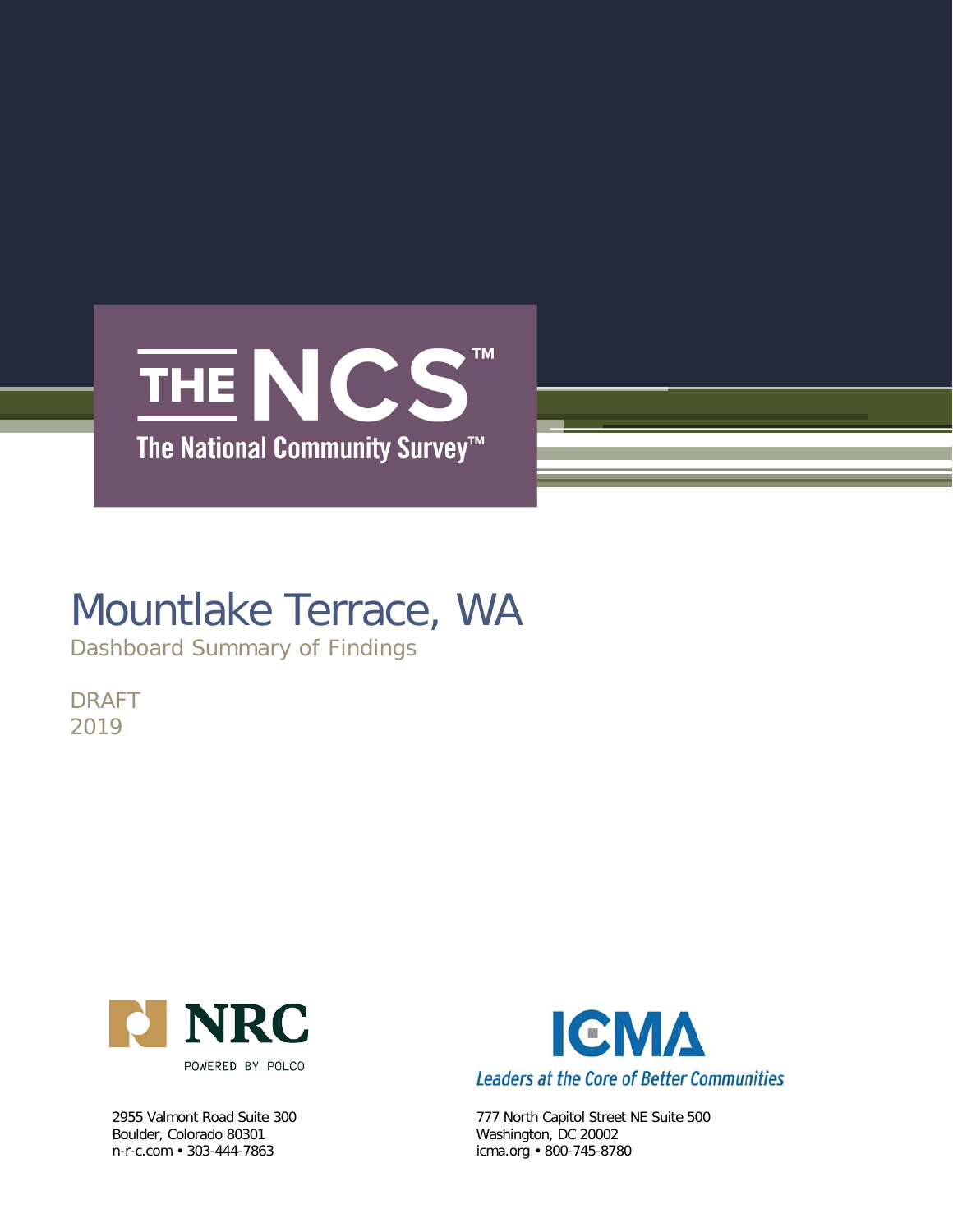# **Summary**

The National Community Survey™ (The NCS™) is a collaborative effort between National Research Center, Inc. (NRC) and the International City/County Management Association (ICMA). The survey and its administration are standardized to assure high quality research methods and directly comparable results across The NCS communities. The NCS captures residents' opinions within the three pillars of a community (Community Characteristics, Governance and Participation) across eight central facets of community (Safety, Mobility, Natural Environment, Built Environment, Economy, Recreation and Wellness, Education and Enrichment and Community Engagement). This report summarizes Mountlake Terrace's performance in the eight facets of community livability with the "General" rating as a summary of results from the overarching questions not shown within any of the eight facets. The "Overall" represents the community pillar in its entirety (the eight facets and general).

By summarizing resident ratings across the eight facets and three pillars of a livable community, a picture of Mountlake Terrace's community livability emerges. Below, the color of each community facet summarizes how residents rated each of the pillars that support it – Community Characteristics, Governance and Participation. When most ratings were higher than the benchmark, the color is the darkest shade; when most ratings were lower than the benchmark, the color is the lightest shade. A mix of ratings (higher and lower than the benchmark) results in a color between the extremes. This information can be helpful in identifying the areas that merit more attention.

Overall, ratings for each facet within each pillar tended to be similar to the national benchmarks. Within the pillar of Community Characteristics, aspects of Economy tended to be lower than national comparisons. In the pillar of Participation, ratings of Mobility were stronger than those across the nation, while ratings for Built Environment were less positive.

|                                 |        | <b>Community Characteristics</b> |          |          | Governance |       | Participation |         |          |  |
|---------------------------------|--------|----------------------------------|----------|----------|------------|-------|---------------|---------|----------|--|
|                                 | Higher | Similar                          | Lower    | Higher   | Similar    | Lower | Higher        | Similar | Lower    |  |
| Overall                         |        | 37                               | 12       |          | 40         |       |               | 25      |          |  |
| General                         |        | n                                |          | 0        |            |       | 0             |         |          |  |
| Safety                          |        |                                  | $\Omega$ | 0        | h          |       |               |         |          |  |
| Mobility                        |        |                                  | $\Omega$ |          |            |       | ۰n.           |         | $\Omega$ |  |
| <b>Natural Environment</b>      |        |                                  | $\Omega$ |          |            |       |               |         |          |  |
| <b>Built Environment</b>        |        |                                  |          |          |            |       |               |         |          |  |
| Economy                         |        |                                  |          |          |            |       |               |         |          |  |
| <b>Recreation and Wellness</b>  |        |                                  |          |          |            |       |               |         |          |  |
| <b>Education and Enrichment</b> |        |                                  | າ        | $\Omega$ |            |       | $\Omega$      |         |          |  |
| Community Engagement            |        |                                  |          |          |            |       |               | 8       |          |  |

Figure 1: Dashboard Summary

| National Benchmark |         |  |  |  |  |  |
|--------------------|---------|--|--|--|--|--|
|                    | Higher  |  |  |  |  |  |
|                    | Similar |  |  |  |  |  |
|                    | Lower   |  |  |  |  |  |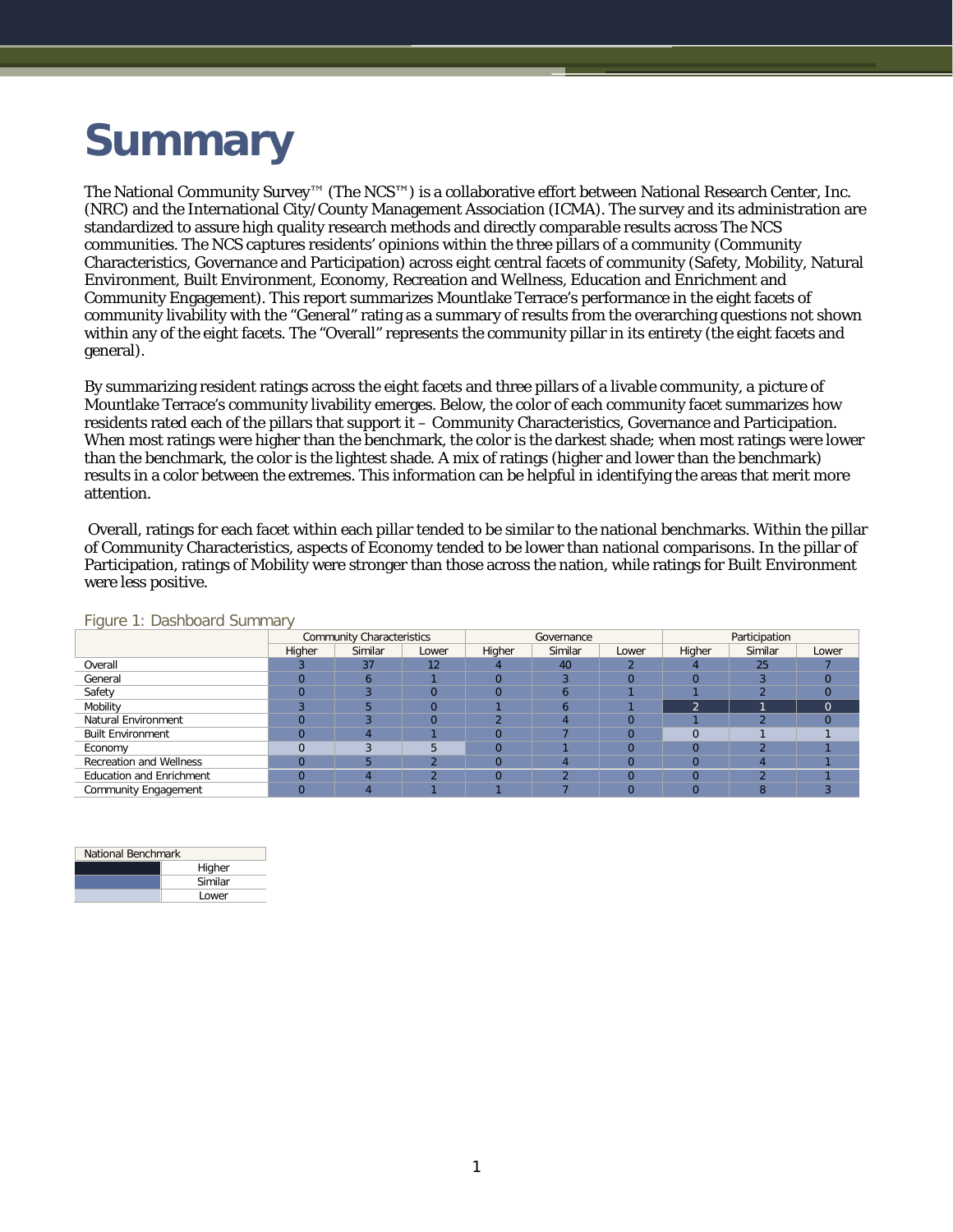## Figure 2: Detailed Dashboard

|                          | <b>Community Characteristics</b>        | Trend                 | Benchmark             | Percent<br>positive | Governance                                            | Trend                 | Benchmark             | Percent<br>positive | Participation                                    | Trend                 | Benchmark             | Percent<br>positive |
|--------------------------|-----------------------------------------|-----------------------|-----------------------|---------------------|-------------------------------------------------------|-----------------------|-----------------------|---------------------|--------------------------------------------------|-----------------------|-----------------------|---------------------|
|                          | Overall appearance                      | $\leftrightarrow$     | $\leftrightarrow$     | 67%                 | Customer service                                      | $\leftrightarrow$     | $\leftrightarrow$     | 78%                 | Recommend Mountlake<br>Terrace                   | $\leftrightarrow$     | $\leftrightarrow$     | 87%                 |
|                          | Overall quality of life                 | $\longleftrightarrow$ | $\leftrightarrow$     | 81%                 | Services provided by<br>Mountlake Terrace             | $\longleftrightarrow$ | $\longleftrightarrow$ | 77%                 | Remain in Mountlake Terrace                      | $\leftrightarrow$     | $\longleftrightarrow$ | 79%                 |
| General                  | Place to retire                         | $\longleftrightarrow$ | $\leftrightarrow$     | 57%                 | Services provided by the<br><b>Federal Government</b> | $\leftrightarrow$     | $\longleftrightarrow$ | 34%                 | Contacted Mountlake Terrace<br>employees         | $\leftrightarrow$     | $\longleftrightarrow$ | 37%                 |
|                          | Place to raise children                 | $\leftrightarrow$     | $\leftrightarrow$     | 76%                 |                                                       |                       |                       |                     |                                                  |                       |                       |                     |
|                          | Place to live                           | $\leftrightarrow$     | $\leftrightarrow$     | 87%                 |                                                       |                       |                       |                     |                                                  |                       |                       |                     |
|                          | Neighborhood                            | $\leftrightarrow$     | $\leftrightarrow$     | 81%                 |                                                       |                       |                       |                     |                                                  |                       |                       |                     |
|                          | Overall image                           | $\leftrightarrow$     |                       | 57%                 |                                                       |                       |                       |                     |                                                  |                       |                       |                     |
|                          | Overall feeling of safety               | $\leftrightarrow$     | $\leftrightarrow$     | 76%                 | Police                                                | $\longleftrightarrow$ | $\leftrightarrow$     | 83%                 | Was NOT the victim of a crime                    | $\leftrightarrow$     | $\longleftrightarrow$ | 88%                 |
|                          | Safe in neighborhood                    | $\leftrightarrow$     | $\leftrightarrow$     | 92%                 | Crime prevention                                      | $\leftrightarrow$     | $\leftrightarrow$     | 69%                 | Did NOT report a crime                           | $\leftrightarrow$     | $\longleftrightarrow$ | 79%                 |
| Safety                   | Safe downtown/commercial<br>area        | $\leftrightarrow$     | $\leftrightarrow$     | 87%                 | Fire                                                  | $\leftrightarrow$     | $\leftrightarrow$     | 96%                 | Stocked supplies for an<br>emergency             | $\leftrightarrow$     | ↑                     | 51%                 |
|                          |                                         |                       |                       |                     | Fire prevention                                       | $\longleftrightarrow$ | $\leftrightarrow$     | 73%                 |                                                  |                       |                       |                     |
|                          |                                         |                       |                       |                     | Ambulance/EMS                                         | $\leftrightarrow$     | $\leftrightarrow$     | 93%                 |                                                  |                       |                       |                     |
|                          |                                         |                       |                       |                     | Emergency preparedness                                |                       |                       | 44%                 |                                                  |                       |                       |                     |
|                          |                                         |                       |                       |                     | Animal control                                        | $\leftrightarrow$     | $\leftrightarrow$     | 62%                 |                                                  |                       |                       |                     |
|                          | Traffic flow                            | $\leftrightarrow$     | $\uparrow$            | 69%                 | Traffic enforcement                                   | $\leftrightarrow$     | $\leftrightarrow$     | 60%                 | Carpooled instead of driving<br>alone            | $\leftrightarrow$     | $\uparrow$            | 55%                 |
|                          | Travel by car                           | $\longleftrightarrow$ | $\uparrow$            | 78%                 | Street repair                                         | $\longleftrightarrow$ | $\leftrightarrow$     | 42%                 | Walked or biked instead of<br>driving            | $\leftrightarrow$     | $\leftrightarrow$     | 64%                 |
| Mobility                 | Travel by bicycle                       | $\longleftrightarrow$ | $\leftrightarrow$     | 63%                 | Street cleaning                                       | $\longleftrightarrow$ | $\leftrightarrow$     | 71%                 | Used public transportation<br>instead of driving | $\leftrightarrow$     | $\uparrow \uparrow$   | 48%                 |
|                          | Ease of walking                         |                       | $\longleftrightarrow$ | 66%                 | Street lighting                                       | $\longleftrightarrow$ | $\leftrightarrow$     | 57%                 |                                                  |                       |                       |                     |
|                          | Travel by public transportation         | $\leftrightarrow$     | $\overline{1}$        | 62%                 | Snow removal                                          |                       |                       | 41%                 |                                                  |                       |                       |                     |
|                          | Overall ease travel                     | $\leftrightarrow$     | $\leftrightarrow$     | 83%                 | Sidewalk maintenance                                  | $\leftrightarrow$     | $\leftrightarrow$     | 45%                 |                                                  |                       |                       |                     |
|                          | Public parking                          | $\leftrightarrow$     | $\leftrightarrow$     | 65%                 | Traffic signal timing                                 | $\leftrightarrow$     | $\leftrightarrow$     | 56%                 |                                                  |                       |                       |                     |
|                          | Paths and walking trails                | $\leftrightarrow$     | $\leftrightarrow$     | 64%                 | Bus or transit services                               | $\longleftrightarrow$ | $\uparrow$            | 74%                 |                                                  |                       |                       |                     |
|                          | Overall natural environment             | $\longleftrightarrow$ | $\leftrightarrow$     | 82%                 | Garbage collection                                    | $\leftrightarrow$     | $\leftrightarrow$     | 86%                 | Recycled at home                                 | $\leftrightarrow$     | $\uparrow$            | 98%                 |
|                          | Air quality                             | $\leftrightarrow$     | $\leftrightarrow$     | 83%                 | Recycling                                             | $\leftrightarrow$     | $\leftrightarrow$     | 85%                 | Conserved water                                  | $\longleftrightarrow$ | $\longleftrightarrow$ | 82%                 |
| Environment<br>Natural   | Cleanliness                             | $\uparrow$            | $\leftrightarrow$     | 78%                 | Yard waste pick-up                                    | $\leftrightarrow$     | $\uparrow$            | 89%                 | Made home more energy<br>efficient               | $\leftrightarrow$     | $\leftrightarrow$     | 76%                 |
|                          |                                         |                       |                       |                     | Drinking water                                        | $\longleftrightarrow$ | $\uparrow$            | 84%                 |                                                  |                       |                       |                     |
|                          |                                         |                       |                       |                     | Open space                                            | $\leftrightarrow$     | $\leftrightarrow$     | 54%                 |                                                  |                       |                       |                     |
|                          |                                         |                       |                       |                     | Natural areas preservation                            | $\longleftrightarrow$ | $\leftrightarrow$     | 59%                 |                                                  |                       |                       |                     |
|                          | New development in Mountlake<br>Terrace | $\uparrow$            | $\leftrightarrow$     | 59%                 | Sewer services                                        | $\leftrightarrow$     | $\leftrightarrow$     | 85%                 | NOT experiencing housing<br>cost stress          | $\leftrightarrow$     | J.                    | 54%                 |
| <b>Built Environment</b> | Affordable quality housing              | T                     | $\leftrightarrow$     | 27%                 | Storm drainage                                        | $\leftrightarrow$     | $\leftrightarrow$     | 71%                 | Did NOT observe a code<br>violation              | $\leftrightarrow$     | $\leftrightarrow$     | 55%                 |
|                          | Housing options                         | $\leftrightarrow$     | $\longleftrightarrow$ | 47%                 | Power utility                                         | $\longleftrightarrow$ | $\longleftrightarrow$ | 85%                 |                                                  |                       |                       |                     |
|                          | Overall built environment               | $\leftrightarrow$     | $\leftrightarrow$     | 52%                 | Utility billing                                       | $\leftrightarrow$     | $\leftrightarrow$     | 63%                 |                                                  |                       |                       |                     |
|                          | Public places                           | $\leftrightarrow$     | $\perp$               | 46%                 | Land use, planning and<br>zoning                      | $\uparrow$            | $\leftrightarrow$     | 52%                 |                                                  |                       |                       |                     |
|                          |                                         |                       |                       |                     | Code enforcement                                      | $\longleftrightarrow$ | $\leftrightarrow$     | 43%                 |                                                  |                       |                       |                     |
|                          |                                         |                       |                       |                     | Cable television                                      | $\uparrow$            | $\leftrightarrow$     | 60%                 |                                                  |                       |                       |                     |

#### **Legend**

↑↑ Much higher ↑ Higher ↔ Similar ↓ Lower ↓↓ Much lower \* Not available

2